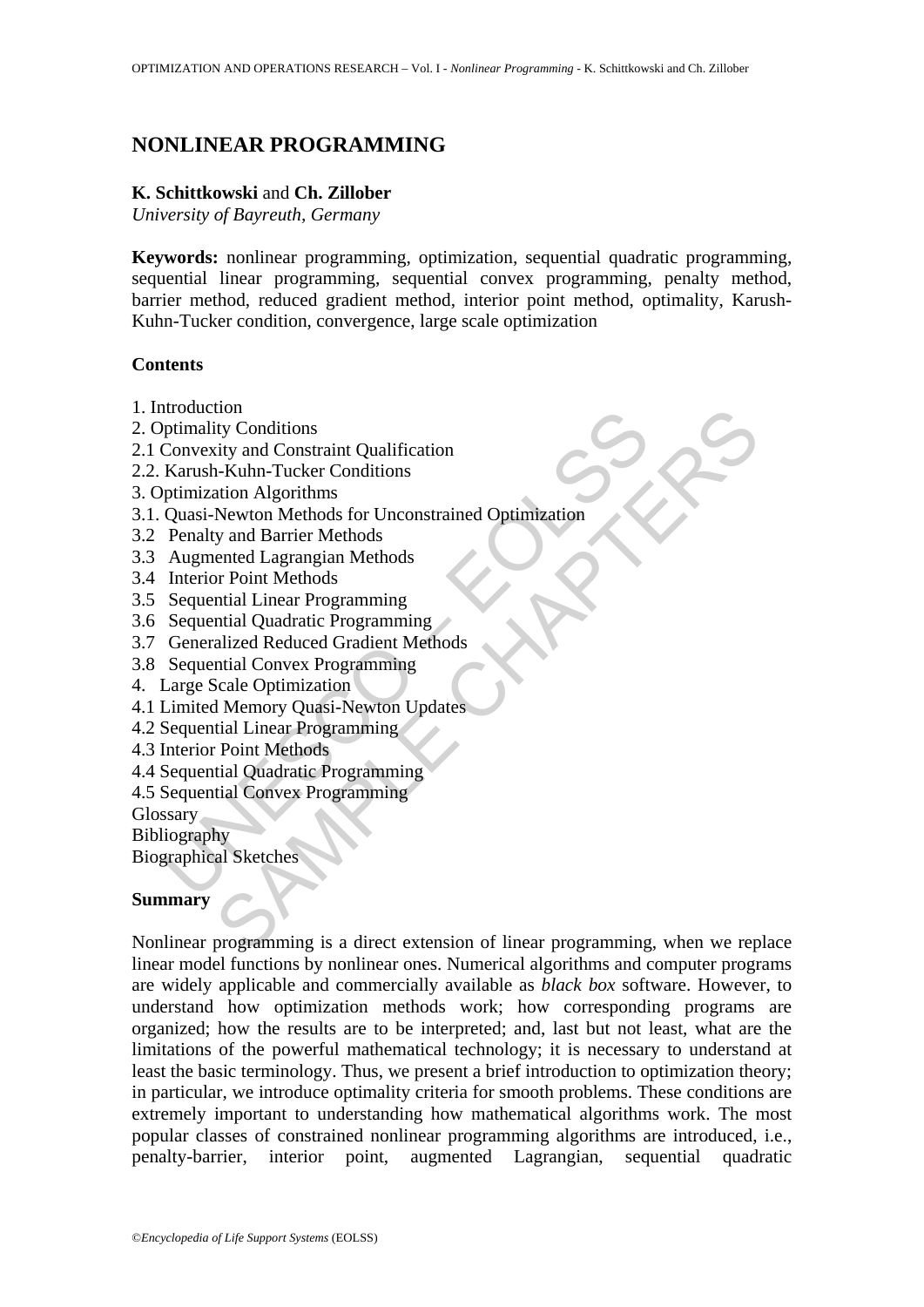programming, sequential linear programming, generalized reduced gradient, and sequential convex programming methods. Common features and methodological differences are outlined. In particular, we discuss extensions of these methods for solving large-scale nonlinear programming problems.

# **1. Introduction**

Whenever a mathematical model is available to simulate a *real*-*life* application, a straightforward technique is to apply mathematical optimization algorithms for minimizing a so-called cost function, subject to constraints. A typical example is the minimization of the weight of a mechanical structure under certain loads and constraints for admissible stresses, displacements, or dynamic responses. Highly complex industrial and academic design problems are solved by using nonlinear programming algorithms, without there being any chance of getting equally qualified results by using traditional empirical approaches.

not there being any chance of getting equally qualified results birical approaches.<br>
incident approaches.<br>
The exists a large variety of different types of optimization problementical background is well understood, and for The being any chance of getting equally qualified results by using tradition<br>procaches.<br>The being any chance of getting equally qualified results by using tradition<br>procaches.<br>between at least the following main classes of There exists a large variety of different types of optimization problems. Typically, we distinguish between at least the following main classes of problems for which the mathematical background is well understood, and for which numerical algorithms are available.

- Linear programming
- Quadratic programming
- Constrained nonlinear programming
- Dynamic programming
- Least squares, min-max,  $l_1$ -optimization
- Large scale optimization
- Semidefinite programming
- Non-smooth optimization
- Mixed-integer programming
- Optimal control
- Stochastic optimization
- Global optimization
- Multicriteria optimization

In this review, we consider only smooth, i.e., differentiable constrained nonlinear programming problems:

$$
\min f(x) \qquad x \in \mathbb{R}^{n}
$$
  
\n $g_j(x) = 0, \qquad j = 1, ..., m_e,$   
\n $g_j(x) \ge 0, \qquad j = m_e + 1, ..., m,$   
\n $x_l \le x \le x_u.$  (1)

Here, *x* is an *n*-dimensional parameter vector, also called the vector of design variables, and  $f(x)$  is the objective function or cost function to be minimized under nonlinear equality and inequality constraints given by  $g_i(x)$ ,  $j = 1, ..., m$ . It is assumed that these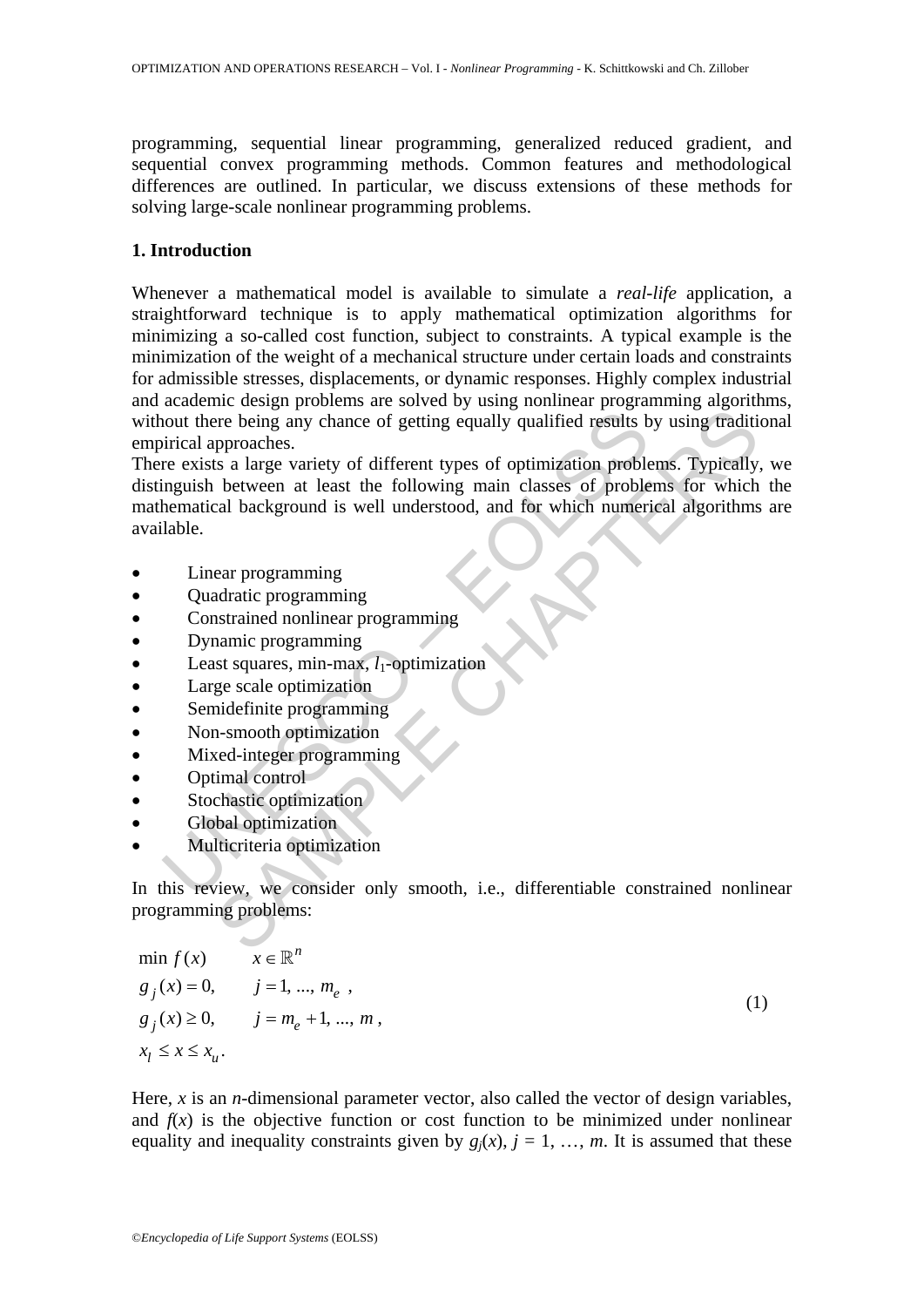functions are continuously differentiable in  $\mathbb{R}^n$ . The above formulation implies that we do not allow any discrete or integer variables. Besides this, we do not require any further mathematical structure of the model functions. For a discussion of non-smooth, optimization problems see *Non-Smooth Optimization*.

To facilitate the subsequent notation, we assume that upper and lower bounds  $x_u$  and  $x_l$ are not handled separately, i.e., that they are considered as general inequality constraints. Then we get the Nonlinear Programming Problem (NLP):

$$
\min f(x) \qquad x \in \mathbb{R}^{n}
$$
  
\n $g_j(x) = 0, \qquad j = 1, ..., m_e,$   
\n $g_j(x) \ge 0, \qquad j = m_e + 1, ..., m.$  (2)

(x)  $\geq$  0,  $J = m_e + 1, ..., m$ .<br>
(x)  $\geq$  0,  $J = m_e + 1, ..., m$ .<br>
(a)  $J = m_e + 1, ..., m$ .<br>
(a)  $J$  a)  $J$  a)  $J$  and there are many situations, which could propose<br>
(a) allowing a solution in the correct way. Typically, an opting a papro  $J = m_e + 1, ..., m$ .<br>
Splimization software can be used in the form of a *black box*, it is his<br>
so understand at least the basic ideas of the mathematical analysis behind<br>
the reason is that there are many situations, which cou Although optimization software can be used in the form of a *black box*, it is highly desirable to understand at least the basic ideas of the mathematical analysis behind the problem. One reason is that there are many situations, which could prevent an algorithm from approaching a solution in the correct way. Typically, an optimization algorithm breaks down with an error message and the corresponding documentation contains many technical phrases that must be understood in order to find a remedy. Another reason is that one would like to get an idea about how accurate the obtained solution is, and whether it is possible to improve or verify an existing approximation.

For these reasons, we present a very brief outline of the optimization theory behind the presented algorithms, on a very elementary level. First, we need some notations for the first and second derivatives of a differentiable function. For mathematical basics see *Differential Calculus*. The gradient of a real-valued function  $f(x)$  is:

$$
\nabla f(x) := \left(\frac{\partial}{\partial x_1} f(x), \dots, \frac{\partial}{\partial x_n} f(x)\right)^T.
$$
 (3)

A second differentiation gives the Hessian matrix of  $f(x)$ .

$$
\nabla^2 f(x) := \left(\frac{\partial^2}{\partial x_i \partial x_j} f(x)\right)_{i,j=1,\dots,n}.
$$
\n(4)

The Jacobian matrix of a vector-valued function  $F(x) = (f_1(x), \ldots, f_l(x))^T$  is

$$
\nabla F(x) := \left(\frac{\partial}{\partial x_i} f_j(x)\right)_{i=1,\dots,\,n;\,j=1,\,\dots,\,l},\tag{5}
$$

also written in the form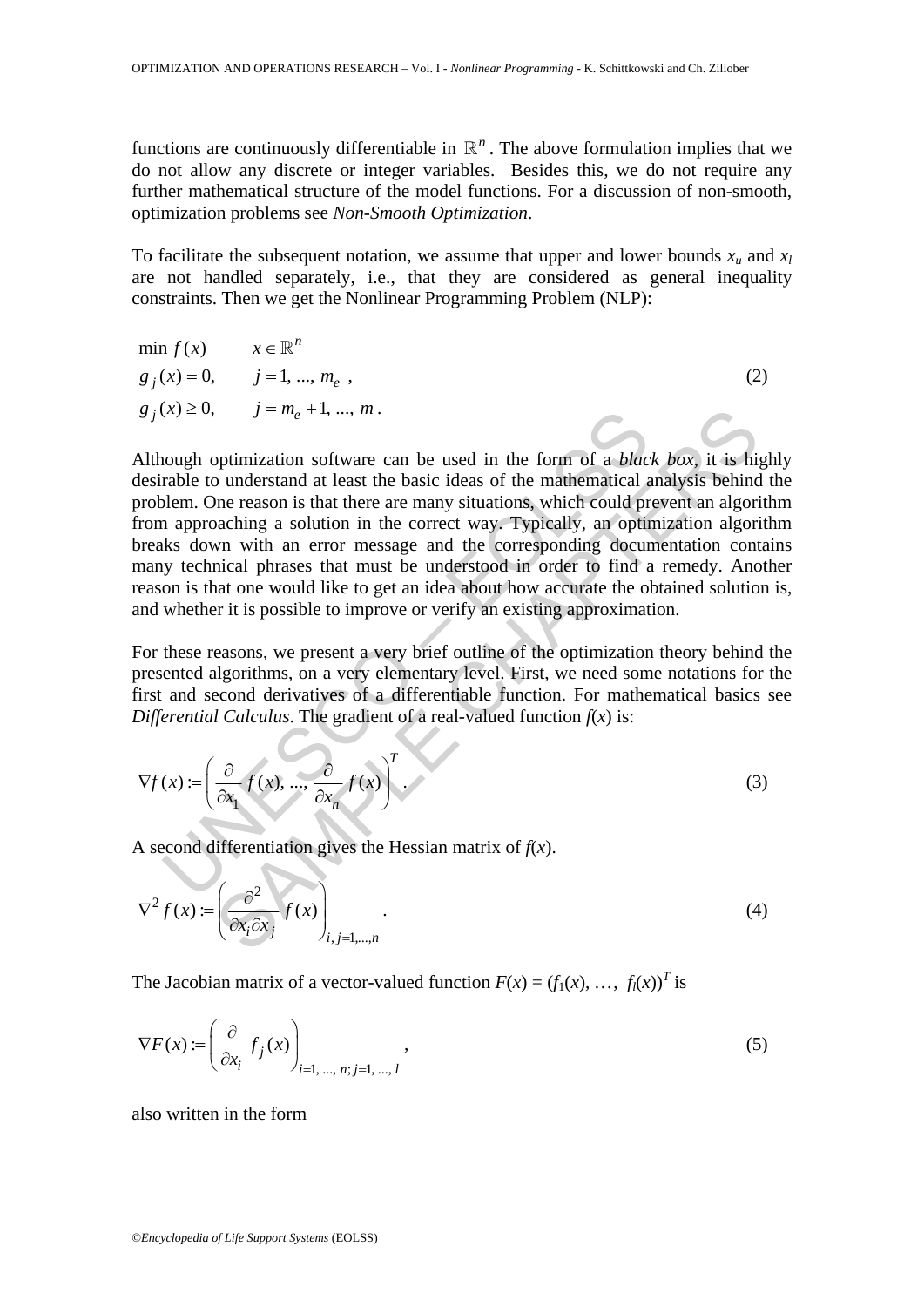$$
\nabla F(x) := \left(\nabla f_1(x), \dots, \nabla f_l(x)\right). \tag{6}
$$

The fundamental tool for deriving optimality conditions and optimization algorithms is the so-called *Lagrangian function:* 

$$
L(x, u) := f(x) - \sum_{j=1}^{m} u_j g_j(x)
$$
 (7)

defined for all  $x \in \mathbb{R}^n$  and  $u = (u_1, ..., u_m)^T \in \mathbb{R}^m$ . The purpose of  $L(x, u)$  is to link the objective function  $f(x)$  and constraints  $g_j(x)$ ,  $j = 1, ..., m$ . The variables  $u_j$  are called the *Lagrangian multipliers* of the nonlinear programming problem.

Moreover, we denote the *feasible region* by *P*, i.e., the set of all feasible solutions:

$$
P := \{x \in \mathbb{R}^n : g_j(x) = 0, j = 1, ..., m_e, g_j(x) \ge 0, j = m_e + 1, ..., m\}.
$$
 (8)

The *active inequality constraints* with respect to  $x \in P$  are characterized by the index set:

$$
I(x) := \{ j : g_j(x) = 0, m_e < j \le m \}.
$$
 (9)

reover, we denote the *feasible region* by *P*, i.e., the set of all feasible = { $x \in \mathbb{R}^n : g_j(x) = 0, j = 1, ..., m_e, g_j(x) \ge 0, j = m_e + 1, ..., m$ }.<br>
active inequality constraints with respect to  $x \in P$  are characterive inequality const we denote the *feasible region* by *P*, i.e., the set of all feasible solutions:<br>  $\mathbb{R}^n : g_j(x) = 0, j = 1, ..., m_e, g_j(x) \ge 0, j = m_e + 1, ..., m$ .<br>
(8)<br> *inequality constraints* with respect to  $x \in P$  are characterized by the ir<br>  $g_j(x) =$ We very briefly discuss the main strategies behind a few classes of nonlinear programming algorithms:

- Penalty and barrier methods
- Augmented lagrangian methods
- Interior point methods
- Sequential linear programming methods
- Sequential quadratic programming methods
- Generalized reduced gradient methods
- Sequential convex programming methods

In particular, we also discuss extensions of these methods to solve large-scale optimization problems.

Each implementation of a method in one of these subclasses requires additional decisions on a special variant or parameter selection, so that different codes of the same group may possess completely different performance characteristics in practice. Moreover, there exist combinations of the fundamental strategies, making it even more difficult to classify nonlinear programming algorithms. Comparative studies of codes for the general model have been performed in the past. They either proceed from randomly generated test examples or are based on artificial or simple application problems reflecting special mathematical properties.

#### **2. Optimality Conditions**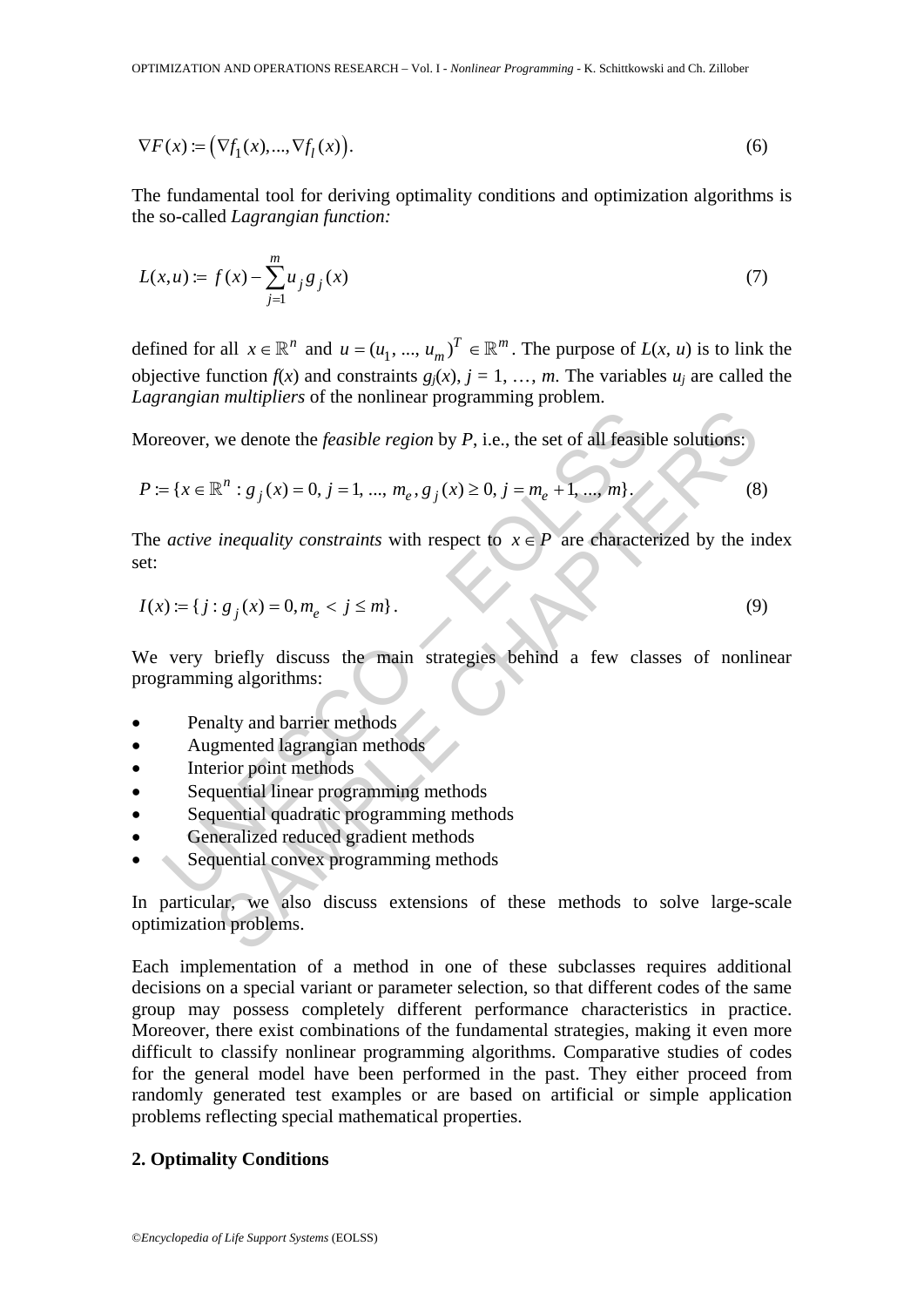#### **2.1 Convexity and Constraint Qualification**

In general, we can only expect that an optimization algorithm computes a local minimum and not a global one; i.e., a point  $x^*$  with  $f(x^*) \le f(x)$  for all  $x \in P \cap U(x^*)$ ; where  $U(x^*)$  is a suitable neighborhood of *x*. However, if the problem is convex, then each local minimum of a nonlinear programming problem is a global one. For example, if *f* is convex,  $g_i$  linear for  $j = 1, ..., m_e$ , and  $g_i$  concave for  $j = m_e + 1, ..., m$ , then these conditions force the feasible region *P* to be a convex set.

### **Definition 1**

*A function*  $f : \mathbb{R}^n \to \mathbb{R}$  *is called convex, if* 

 $f(\lambda x + (1 - \lambda)y) \leq \lambda f(x) + (1 - \lambda)f(y)$  (10)

*for all*  $x, y \in \mathbb{R}^n$  *and*  $\lambda \in (0,1)$ *, and concave, if we replace* ' ≤ '*by ' ≥ ' in the above inequality.* 

 $\lambda x + (1 - \lambda)y \leq \lambda f(x) + (1 - \lambda)f(y)$ <br>
all  $x, y \in \mathbb{R}^n$  and  $\lambda \in (0,1)$ , and concave, if we replace  $\leq y$  by<br>
unality.<br>
a twice differentiable function f, convexity is equivalent to the p<br>
solutions.<br>
a twice differentiable f  $-\lambda$ )y) ≤  $\lambda f(x)$  + (1 -  $\lambda$ ) $f(y)$  (1<br>  $\lambda \in \mathbb{R}^n$  and  $\lambda \in (0,1)$ , and concave, if we replace ' ≤ ' by ' ≥ ' in the all<br>
edifferentiable function  $f$ , convexity is equivalent to the property that  $\nabla$ <br>
semidefinit For a twice differentiable function *f*, convexity is equivalent to the property that  $\nabla^2 f(x)$ is positive semidefinite; i.e.,  $z^T \nabla^2 f(x) z \ge 0$  for all  $z \in \mathbb{R}^n$ . Convexity of an optimization problem is important mainly from the theoretical point of view, since many convergence, duality or other theorems can be proved only for this special case. In practical situations, however, we have hardly a chance to test whether a numerical problem is convex or not.

To be able to formulate the subsequent optimality conditions, we need a special assumption, namely, to avoid irregular behavior of the feasible sets *P* at a local solution. We call it *constraint qualification*, which is to be considered as some kind of *regularity*  in a more general form. In our situation, it is sufficient to proceed from the following definition.

# **Definition 2**

*A constraint qualification in*  $x^* \in P$  *is satisfied, if the gradients of active constraints, i.e., the vectors*  $\nabla g_i(x^*)$  *for*  $j \in \{1, ..., m_e\} \cup I(x^*)$ , *are linearly independent.* 

# **2.2 Karush-Kuhn-Tucker Conditions**

For developing and understanding an optimization method, the subsequent theorems are essential. They characterize optimality and are, therefore, important for testing a current iterate with respect to its convergence accuracy.

# **Theorem 1 (Necessary Second Order Optimality Conditions)**

Let f and  $g_j$  be twice continuously differentiable for  $j = 1, ..., m$ ,  $x^*$  be a local minimizer *of* (2) and the constraint qualification in  $x^*$  be satisfied. Then there exists a  $u^* \in \mathbb{R}^m$ , *such that:*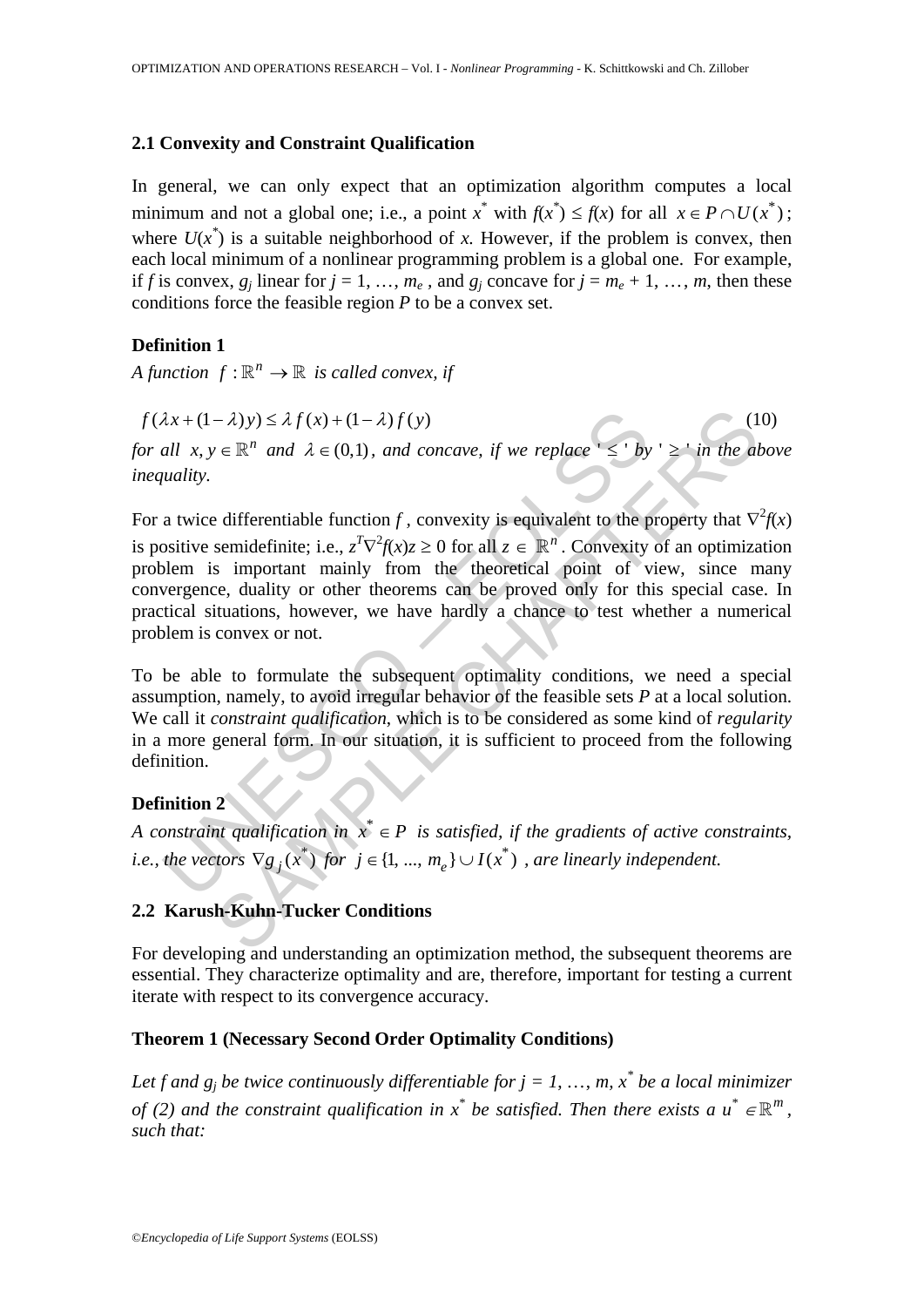a) 
$$
u_j^* \ge 0
$$
,  $j = m_e + 1, ..., m$ ,  
\n $g_j(x^*) = 0$ ,  $j = 1, ..., m_e$ ,  
\n $g_j(x^*) \ge 0$ ,  $j = m_e + 1, ..., m$ ,  
\n $\nabla_x L(x^*, u^*) = 0$ ,  
\n $u_j^* g_j(x^*) = 0$ ,  $j = m_e + 1, ..., m$ ,  
\n(first order condition), (firs to refer condition),

b) 
$$
s^T \nabla_x^2 L(x^*, u^*) s \ge 0
$$
  
for all  $s \in \mathbb{R}^n$  with  $\nabla g_j(x^*)^T$  (12)

 $s = 0, j \in \{1, ..., m_e\} \cup I(x^*)$  (second order condition).

 $s = 0, j \in \{1, ..., m_e\} \cup I(x^*)$  (second order condition).<br>
ement a) of the theorem is called the *Karush-Kuhn-Tucker condition*<br>
cent a) of the theorem is called the *Karush-Kuhn-Tucker condition*<br>
central solution, the gradien *i*  $j \in \{1, ..., m_e\} \cup I(x^*)$  (second order condition).<br>
a) of the theorem is called the *Karush-Kuhn-Tucker condition*. It says the<br>
ution, the gradient of the objective function can be expressed by a li<br>
ution, the gradient Statement a) of the theorem is called the *Karush*-*Kuhn*-*Tucker condition*. It says that at a local solution, the gradient of the objective function can be expressed by a linear combination of gradients of active constraints. Moreover, statement b) implies that the Lagrangian function is positive semidefinite on the tangential space defined by the active constraints. For a discussion of general duality-based optimality conditions see *Duality Theory*.

It is not possible to omit the constraint qualification, as shown by the subsequent example.

#### **Example 1**

*Let* 

$$
f(x_1, x_2) := x_1,
$$
  
\n
$$
g_1(x_1, x_2) := -x_2 \ge 0,
$$
  
\n
$$
g_2(x_1, x_2) := x_2 - x_1^2 \ge 0.
$$

2

(13)

Since 
$$
P = \{(0, 0)\}\
$$
,  $x^* = (0, 0)$  is the optimal solution. However, we have\n
$$
\nabla_x L(x^*, u^*) = \begin{pmatrix} 1 \\ u_1^* - u_2^* \end{pmatrix} \neq \begin{pmatrix} 0 \\ 0 \end{pmatrix}
$$
\n(14)

*showing that the Karush*-*Kuhn*-*Tucker*-*condition cannot be satisfied.*  It is also possible to derive a very similar reverse optimality condition that does not require the constraint qualification.

### **Theorem 2 (Sufficient Second Order Optimality Conditions)**

*Let f and g<sub>i</sub> be twice continuously differentiable for*  $j = 1, ..., m$  *and*  $x^* \in \mathbb{R}^n$ *,*  $u^* \in \mathbb{R}^m$ *be given, so that the following conditions are satisfied*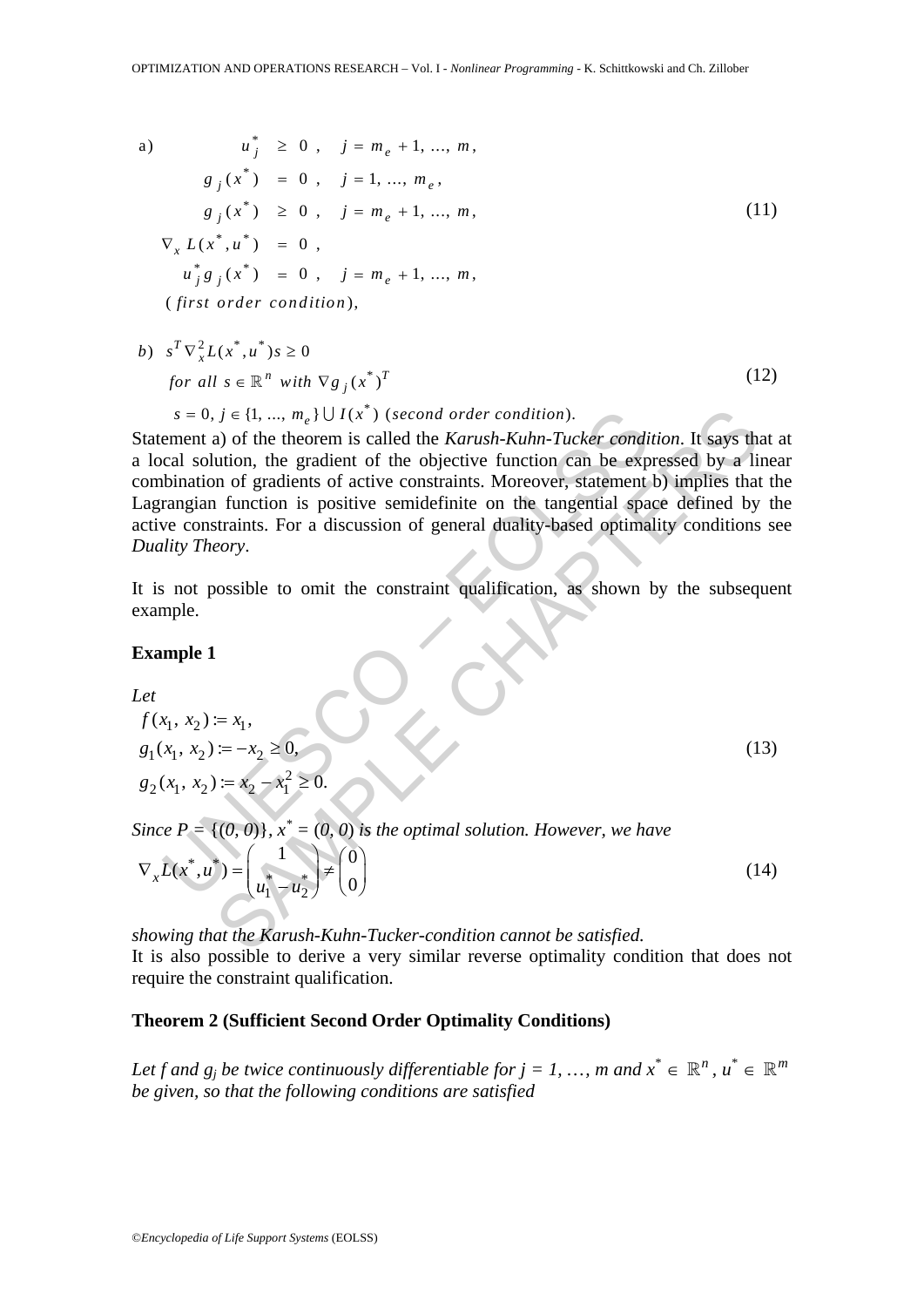a) 
$$
u_j^* \ge 0
$$
,  $j = m_e + 1, ..., m$ ,  
\n $g_j(x^*) = 0$ ,  $j = 1, ..., m_e$ ,  
\n $g_j(x^*) \ge 0$ ,  $j = m_e + 1, ..., m$ ,  
\n $\nabla_x L(x^*, u^*) = 0$ ,  
\n $u_j^* g_j(x^*) = 0$ ,  $j = m_e + 1, ..., m$ ,  
\n(first order condition), (first order condition),

 $\int s^T \nabla_x^2 L(x^*, u^*) s > 0$ all  $s \in \mathbb{R}^n$  with  $s \neq 0$ ,  $\nabla g_i(x^*)^T s = 0$ ,  $j = 1, ..., m_e$ ,  $\nabla g_i(x^*)^T s = 0, j = m_e + 1, ..., m, and u_i^* > 0$ (second order condition). *b*)  $s^I \nabla_x^2 L(x^*, u^*) s >$ *for all*  $s \in \mathbb{R}^n$  *with*  $s \neq 0$ ,  $\nabla g_j(x^*)^T s = 0$ ,  $j = 1, ..., m_e$ , and for all s with (16) *with*  $\nabla g_j(x^*)^I s = 0, j = m_e + 1, ..., m, and u_j^* >$ 

*Then*  $x^*$  is an isolated local minimum of f on P, i.e., there is a neighborhood  $U(x^*)$  of  $x^*$ *with*  $f(x^*) < f(x)$  *for all*  $x \in U(x^*) \cap P, x \neq x^*$ .

with  $\nabla g_j(x^*)^T s = 0, j = m_e + 1, ..., m, and u_j^* > 0$ <br>(second order condition).<br>  $nx^*$  is an isolated local minimum of f on P, i.e., there is a neighb<br>  $f(x^*) < f(x)$  for all  $x \in U(x^*) \cap P, x \neq x^*$ .<br>
en reading a nonlinear programming text  $\gamma_{g_j}(x^*)^T s = 0$ ,  $j = m_e + 1$ , ...,  $m$ , and  $u_j^* > 0$ <br>
an isolated local minimum of f on *P*, i.e., there is a neighborhood  $U(x^*)$ <br>  $x = \sqrt{x}$  (x) for all  $x \in U(x^*) \cap P$ ,  $x \neq x^*$ .<br>
Sing a nonlinear programming textbook, one When reading a nonlinear programming textbook, one has to be aware of the fact that the optimality conditions are often stated in a slightly different way. The formulation of a NLP problem varies from author to author, depending upon whether a minimum or a maximum is searched, whether the inequality constraints use  $\leq$  instead of  $\geq$ , or whether upper and lower bounds are included. Also, there exist different versions of the above statements, where the assumptions are either more general or more specialized.

Now let us consider a few examples.

## **Example 2**

*Assume that*  $n = 2$ *,*  $m_e = 0$ *,*  $m = 2$ *, and that x is an optimal solution with active constraints g1 and g2. Then the gradient of the objective function must point into the cone spanned by the gradients*  $\nabla g_1(x^*)$  *and*  $\nabla g_2(x^*)$ *. In other words, there must exist two multipliers*  $u_1^* \ge 0$  *and*  $u_2^* \ge 0$  *with* 

$$
\nabla f(x^*) = u_1^* \nabla g_1(x^*) + u_2^* \nabla g_2(x^*).
$$
 (17)

**Example 3** 

*Consider the simple NLP* 

$$
f(x) := x_1^2 + x_2,
$$
  
\n
$$
g_1(x) := 9 - x_1^2 - x_2^2 \ge 0,
$$
  
\n
$$
g_2(x) := 1 - x_1 - x_2 \ge 0.
$$
\n(18)

*We observe immediately that*  $x^* = (0, -3)^T$  *is the unique optimal solution of the convex*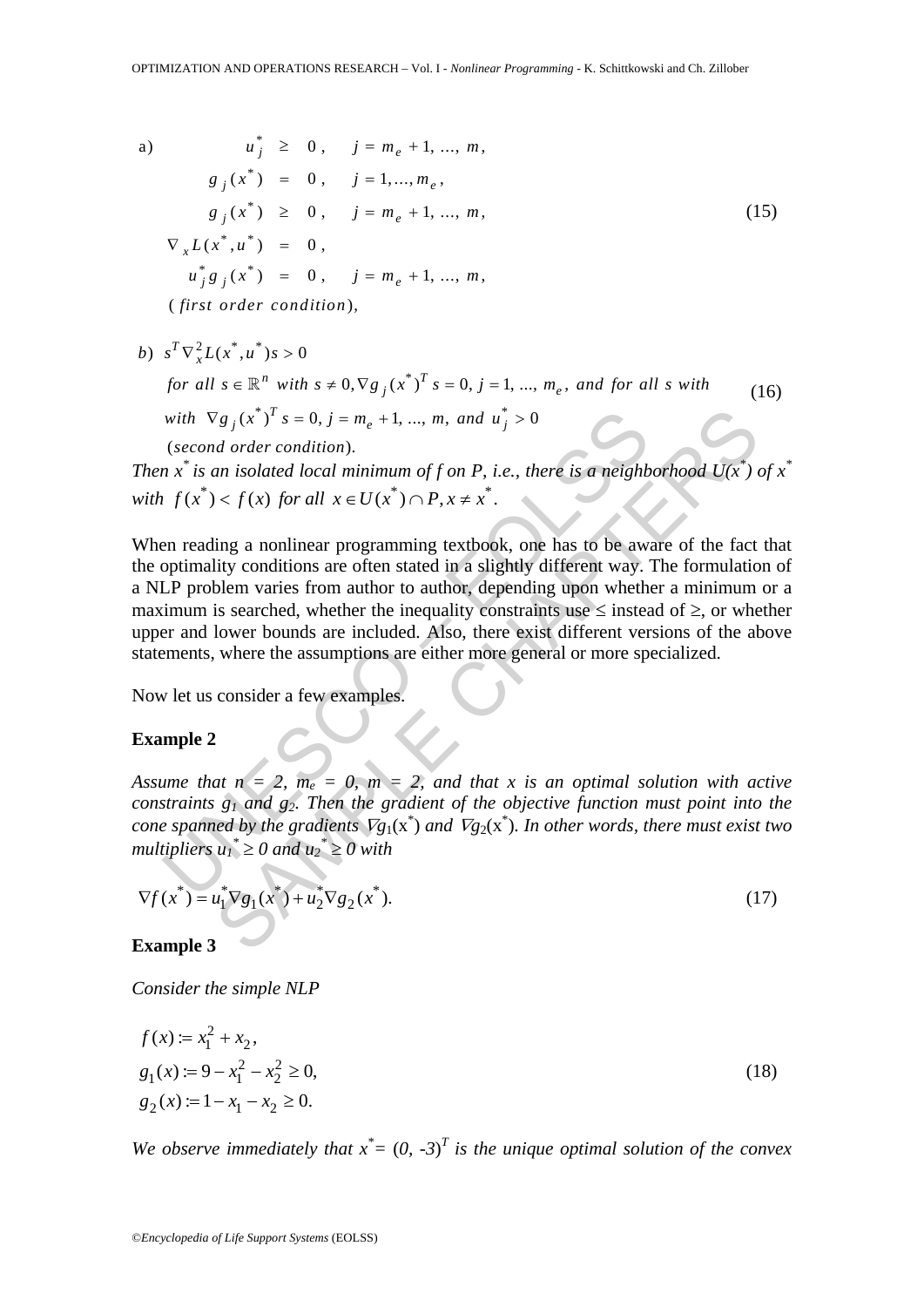*optimization problem. From the Karush*-*Kuhn*-*Tucker condition* 

$$
\nabla_x L(x, u) = \begin{pmatrix} 2x_1 \\ 1 \end{pmatrix} - u_1 \begin{pmatrix} -2x_1 \\ -2x_2 \end{pmatrix} - u_2 \begin{pmatrix} -1 \\ -1 \end{pmatrix} = \begin{pmatrix} 2x_1(1+u_1) + u_2 \\ 1+2u_1x_2 + u_2 \end{pmatrix} = 0
$$
 (19)

*we get the multipliers*  $u_1^* = 1/6$  *and*  $u_2^* = 0$ *. Moreover, the Hessian matrix of the Lagrangian function* 

$$
\nabla_x^2 L(x^*, u^*) = \begin{pmatrix} 7/3 & 0 \\ 0 & 1/3 \end{pmatrix}
$$
 (20)

*is positive definite.* 

- - -



# TO ACCESS ALL THE **23 PAGES** OF THIS CHAPTER, Visit: http://www.eolss.net/Eolss-sampleAllChapter.aspx

#### **Bibliography**

Solitive definite.<br>
TO ACCESS ALL THE 23 PAGES OF THIS CHA<br>
Visit: http://www.eolss.net/Eolss-sampleAllChapte<br>
ography<br>
ler L.T., Coleman T.F., Com A.R., and Santosa F.N. eds. (1997). Large-Sc<br>
ications, Part I, II, III, p Biegler L.T., Coleman T.F., Conn A.R., and Santosa F.N. eds. (1997). *Large*-*Scale Optimization with Applications, Part I, II, III*, pp 105. Heidelberg, New York: Springer. [A series on papers about largescale optimization and applications]

Coleman T.F. (1984). *Large Sparse Numerical Optimization*. Lecture Notes in Computer Science **165**. Heidelberg, New York: Springer-Verlag. [This is an overview of basic techniques for large scale nonlinear programming]

Edgar T.F. and Himmelblau D.M. (1988). *Optimization of Chemical Processes*, pp. 652. New York: McGraw Hill. [A book about optimization models and algorithms, especially for chemical engineering]

Fiacco A.V. and McCormick G.P. (1968). *Nonlinear Programming: Sequential Unconstrained Minimization Techniques*, pp. 210. New York: Wiley. Reprinted by Philadelphia: SIAM Publications (1990). [This book is a classical introduction to penalty and barrier methods]

Fletcher R. (1987). *Practical Methods of Optimization*, pp. 436. New York: John Wiley and Sons. [This is an introduction to theory and classical methods]

Gill P.E., Murray W., and Wright M.H. (1981, 1992). *Practical Optimization*, pp. 401. New York: Academic Press. [An overview of optimization methods from a numerical point of view]

Kaplan W. (1999). *Maxima and Minima with Applications: Practical Optimization and Duality*, pp. 284. New York: John Wiley [Introduction into more theoretical aspects of nonlinear programming]

Luenberger D.G. (1984). *Linear and Nonlinear Programming*, pp. 491. Reading, Massachusetts: Addison-Wesley. [Introduction to theory and classical methods]

Mangasarian O.L. (1969). *Nonlinear Programming*, pp. 220 .New York: McGraw-Hill. Reprinted by Philadelphia: SIAM Publications (1994). [An overview of the theoretical background of non-linear programming, esp. optimality conditions]